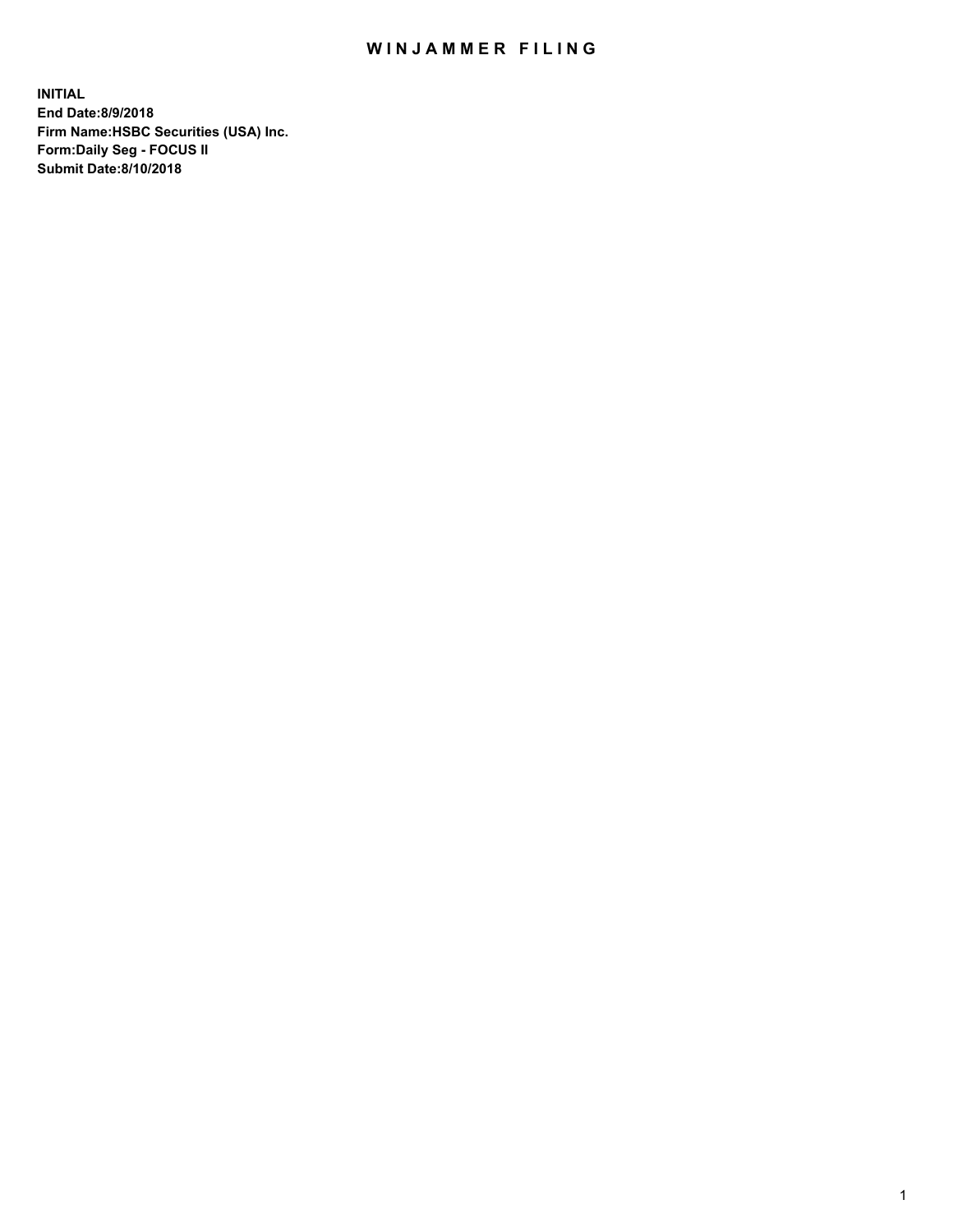**INITIAL End Date:8/9/2018 Firm Name:HSBC Securities (USA) Inc. Form:Daily Seg - FOCUS II Submit Date:8/10/2018 Daily Segregation - Cover Page**

| Name of Company                                                                                                                                                                                                                                                                                                                | <b>HSBC Securities (USA) Inc.</b>                                           |
|--------------------------------------------------------------------------------------------------------------------------------------------------------------------------------------------------------------------------------------------------------------------------------------------------------------------------------|-----------------------------------------------------------------------------|
| <b>Contact Name</b>                                                                                                                                                                                                                                                                                                            | <b>Michael Vacca</b>                                                        |
| <b>Contact Phone Number</b>                                                                                                                                                                                                                                                                                                    | 212-525-7951                                                                |
| <b>Contact Email Address</b>                                                                                                                                                                                                                                                                                                   | michael.vacca@us.hsbc.com                                                   |
| FCM's Customer Segregated Funds Residual Interest Target (choose one):<br>a. Minimum dollar amount: ; or<br>b. Minimum percentage of customer segregated funds required:% ; or<br>c. Dollar amount range between: and; or<br>d. Percentage range of customer segregated funds required between:% and%.                         | 147,000,000<br>$\underline{\mathbf{0}}$<br>0 <sub>0</sub><br>0 <sub>0</sub> |
| FCM's Customer Secured Amount Funds Residual Interest Target (choose one):<br>a. Minimum dollar amount: ; or<br>b. Minimum percentage of customer secured funds required:%; or<br>c. Dollar amount range between: and; or<br>d. Percentage range of customer secured funds required between:% and%.                            | 25,000,000<br>$\underline{\mathbf{0}}$<br>0 <sub>0</sub><br>00              |
| FCM's Cleared Swaps Customer Collateral Residual Interest Target (choose one):<br>a. Minimum dollar amount: ; or<br>b. Minimum percentage of cleared swaps customer collateral required:% ; or<br>c. Dollar amount range between: and; or<br>d. Percentage range of cleared swaps customer collateral required between:% and%. | 95,000,000<br><u>0</u><br><u>00</u><br>00                                   |

Attach supporting documents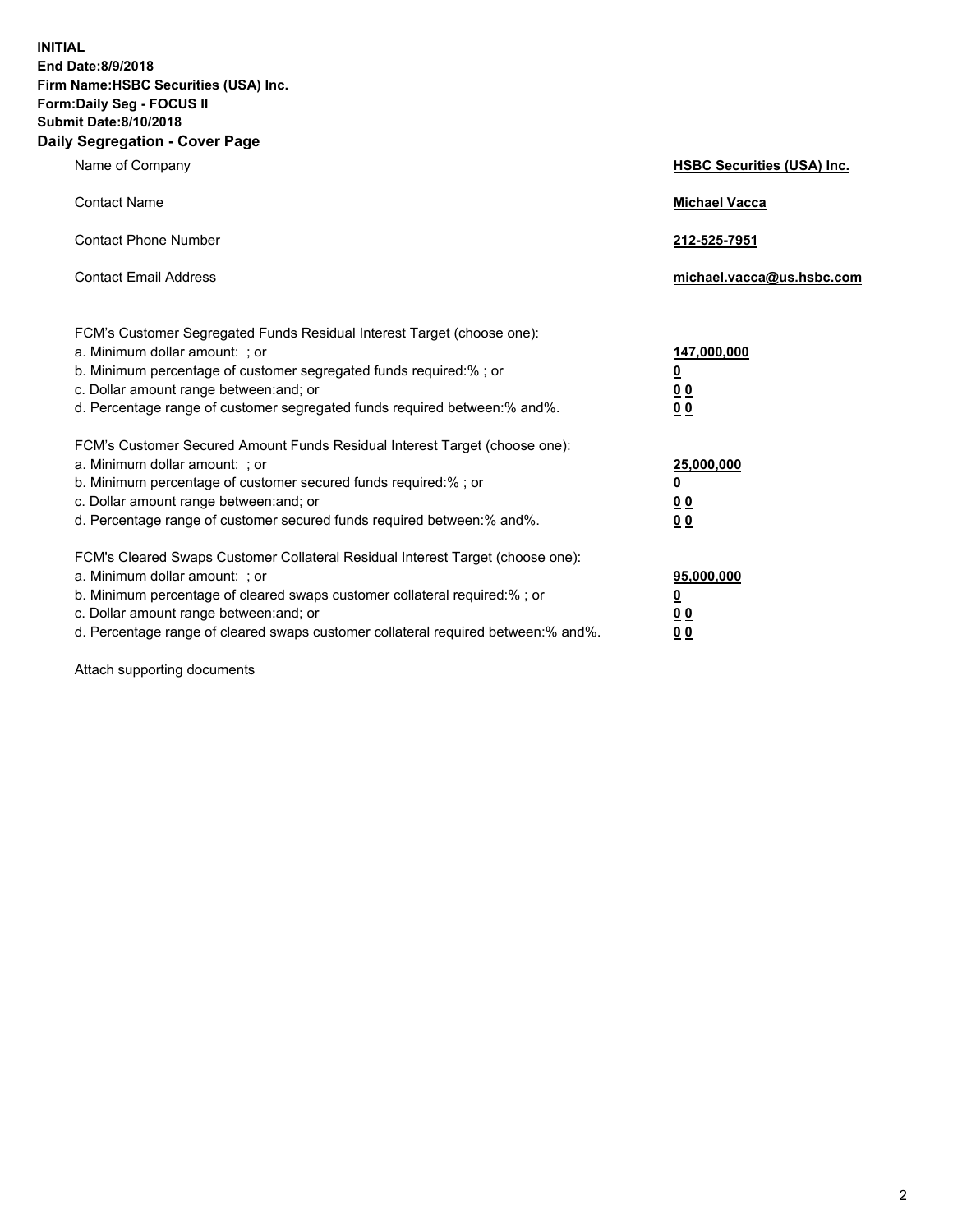**INITIAL End Date:8/9/2018 Firm Name:HSBC Securities (USA) Inc. Form:Daily Seg - FOCUS II Submit Date:8/10/2018 Daily Segregation - Secured Amounts** Foreign Futures and Foreign Options Secured Amounts Amount required to be set aside pursuant to law, rule or regulation of a foreign government or a rule of a self-regulatory organization authorized thereunder **0** [7305] 1. Net ledger balance - Foreign Futures and Foreign Option Trading - All Customers A. Cash **108,692,306** [7315] B. Securities (at market) **91,342,886** [7317] 2. Net unrealized profit (loss) in open futures contracts traded on a foreign board of trade **-10,526,041** [7325] 3. Exchange traded options a. Market value of open option contracts purchased on a foreign board of trade **0** [7335] b. Market value of open contracts granted (sold) on a foreign board of trade **0** [7337] 4. Net equity (deficit) (add lines 1. 2. and 3.) **189,509,151** [7345] 5. Account liquidating to a deficit and account with a debit balances - gross amount **4,752,279** [7351] Less: amount offset by customer owned securities **-4,750,321** [7352] **1,958** [7354] 6. Amount required to be set aside as the secured amount - Net Liquidating Equity Method (add lines 4 and 5) **189,511,109** [7355] 7. Greater of amount required to be set aside pursuant to foreign jurisdiction (above) or line 6. **189,511,109** [7360] FUNDS DEPOSITED IN SEPARATE REGULATION 30.7 ACCOUNTS 1. Cash in banks A. Banks located in the United States **81,075,675** [7500] B. Other banks qualified under Regulation 30.7 **0** [7520] **81,075,675** [7530] 2. Securities A. In safekeeping with banks located in the United States **59,705,771** [7540] B. In safekeeping with other banks qualified under Regulation 30.7 **0** [7560] **59,705,771** [7570] 3. Equities with registered futures commission merchants A. Cash **0** [7580] B. Securities **0** [7590] C. Unrealized gain (loss) on open futures contracts **0** [7600] D. Value of long option contracts **0** [7610] E. Value of short option contracts **0** [7615] **0** [7620] 4. Amounts held by clearing organizations of foreign boards of trade A. Cash **0** [7640] B. Securities **0** [7650] C. Amount due to (from) clearing organization - daily variation **0** [7660] D. Value of long option contracts **0** [7670] E. Value of short option contracts **0** [7675] **0** [7680] 5. Amounts held by members of foreign boards of trade A. Cash **63,172,243** [7700] B. Securities **31,637,115** [7710] C. Unrealized gain (loss) on open futures contracts **-10,526,041** [7720] D. Value of long option contracts **0** [7730] E. Value of short option contracts **0** [7735] **84,283,317** [7740] 6. Amounts with other depositories designated by a foreign board of trade **0** [7760] 7. Segregated funds on hand **0** [7765] 8. Total funds in separate section 30.7 accounts **225,064,763** [7770]

9. Excess (deficiency) Set Aside for Secured Amount (subtract line 7 Secured Statement Page 1 from Line 8)

10. Management Target Amount for Excess funds in separate section 30.7 accounts **25,000,000** [7780]

11. Excess (deficiency) funds in separate 30.7 accounts over (under) Management Target **10,553,654** [7785]

3

**35,553,654** [7380]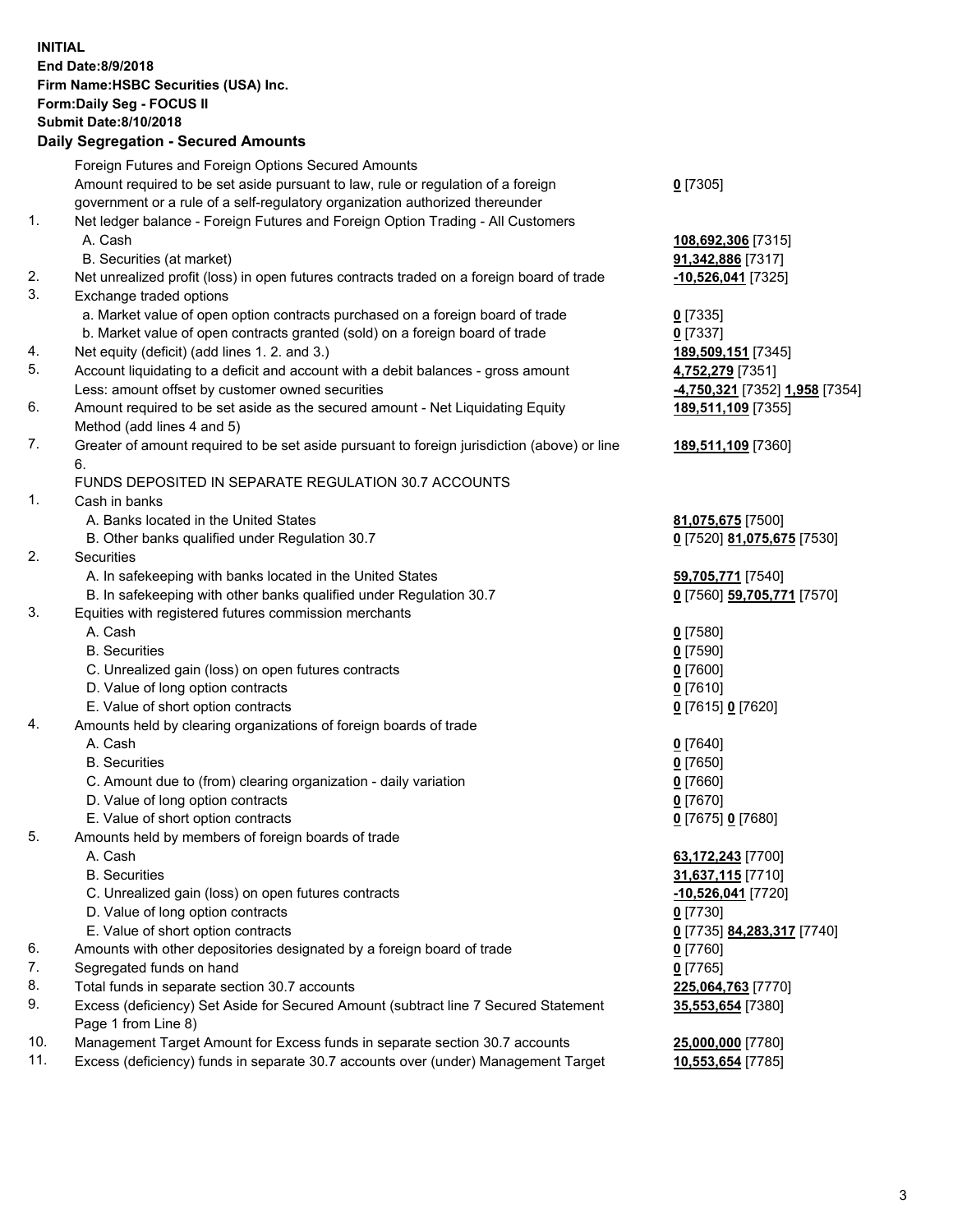|     | <b>INITIAL</b><br>End Date:8/9/2018<br>Firm Name: HSBC Securities (USA) Inc.<br>Form: Daily Seg - FOCUS II<br><b>Submit Date:8/10/2018</b><br>Daily Segregation - Segregation Statement |                                           |
|-----|-----------------------------------------------------------------------------------------------------------------------------------------------------------------------------------------|-------------------------------------------|
|     | SEGREGATION REQUIREMENTS(Section 4d(2) of the CEAct)                                                                                                                                    |                                           |
| 1.  | Net ledger balance                                                                                                                                                                      |                                           |
|     | A. Cash                                                                                                                                                                                 | 59,003,725 [7010]                         |
|     | B. Securities (at market)                                                                                                                                                               | 1,442,866,879 [7020]                      |
| 2.  | Net unrealized profit (loss) in open futures contracts traded on a contract market                                                                                                      | 235,924,325 [7030]                        |
| 3.  | Exchange traded options                                                                                                                                                                 |                                           |
|     | A. Add market value of open option contracts purchased on a contract market                                                                                                             | 294,957,953 [7032]                        |
|     | B. Deduct market value of open option contracts granted (sold) on a contract market                                                                                                     | -123,516,620 [7033]                       |
| 4.  | Net equity (deficit) (add lines 1, 2 and 3)                                                                                                                                             | 1,909,236,262 [7040]                      |
| 5.  | Accounts liquidating to a deficit and accounts with                                                                                                                                     |                                           |
|     | debit balances - gross amount                                                                                                                                                           | 15,673,198 [7045]                         |
|     | Less: amount offset by customer securities                                                                                                                                              | -15,455,148 [7047] 218,050 [7050]         |
| 6.  | Amount required to be segregated (add lines 4 and 5)                                                                                                                                    | 1,909,454,312 [7060]                      |
|     | FUNDS IN SEGREGATED ACCOUNTS                                                                                                                                                            |                                           |
| 7.  | Deposited in segregated funds bank accounts                                                                                                                                             |                                           |
|     | A. Cash                                                                                                                                                                                 | 26,853,175 [7070]                         |
|     | B. Securities representing investments of customers' funds (at market)                                                                                                                  | $0$ [7080]                                |
|     | C. Securities held for particular customers or option customers in lieu of cash (at                                                                                                     | 181,037,930 [7090]                        |
|     | market)                                                                                                                                                                                 |                                           |
| 8.  | Margins on deposit with derivatives clearing organizations of contract markets                                                                                                          |                                           |
|     | A. Cash                                                                                                                                                                                 | 353,147,169 [7100]                        |
|     | B. Securities representing investments of customers' funds (at market)                                                                                                                  | 78,329,544 [7110]                         |
|     | C. Securities held for particular customers or option customers in lieu of cash (at                                                                                                     | 1,178,566,349 [7120]                      |
|     | market)                                                                                                                                                                                 |                                           |
| 9.  | Net settlement from (to) derivatives clearing organizations of contract markets                                                                                                         | -13,763,284 [7130]                        |
| 10. | Exchange traded options                                                                                                                                                                 |                                           |
|     | A. Value of open long option contracts                                                                                                                                                  | 294,957,953 [7132]                        |
|     | B. Value of open short option contracts                                                                                                                                                 | <u>-123,516,620</u> [7133]                |
| 11. | Net equities with other FCMs                                                                                                                                                            |                                           |
|     | A. Net liquidating equity                                                                                                                                                               | 8,975,298 [7140]                          |
|     | B. Securities representing investments of customers' funds (at market)                                                                                                                  | $0$ [7160]                                |
|     | C. Securities held for particular customers or option customers in lieu of cash (at                                                                                                     | $0$ [7170]                                |
| 12. | market)                                                                                                                                                                                 |                                           |
| 13. | Segregated funds on hand<br>Total amount in segregation (add lines 7 through 12)                                                                                                        | 83,262,600 [7150]<br>2,067,850,114 [7180] |
| 14. | Excess (deficiency) funds in segregation (subtract line 6 from line 13)                                                                                                                 | 158,395,802 [7190]                        |
| 15. | Management Target Amount for Excess funds in segregation                                                                                                                                | 147,000,000 [7194]                        |
| 16. | Excess (deficiency) funds in segregation over (under) Management Target Amount                                                                                                          | 11,395,802 [7198]                         |
|     |                                                                                                                                                                                         |                                           |

16. Excess (deficiency) funds in segregation over (under) Management Target Amount Excess